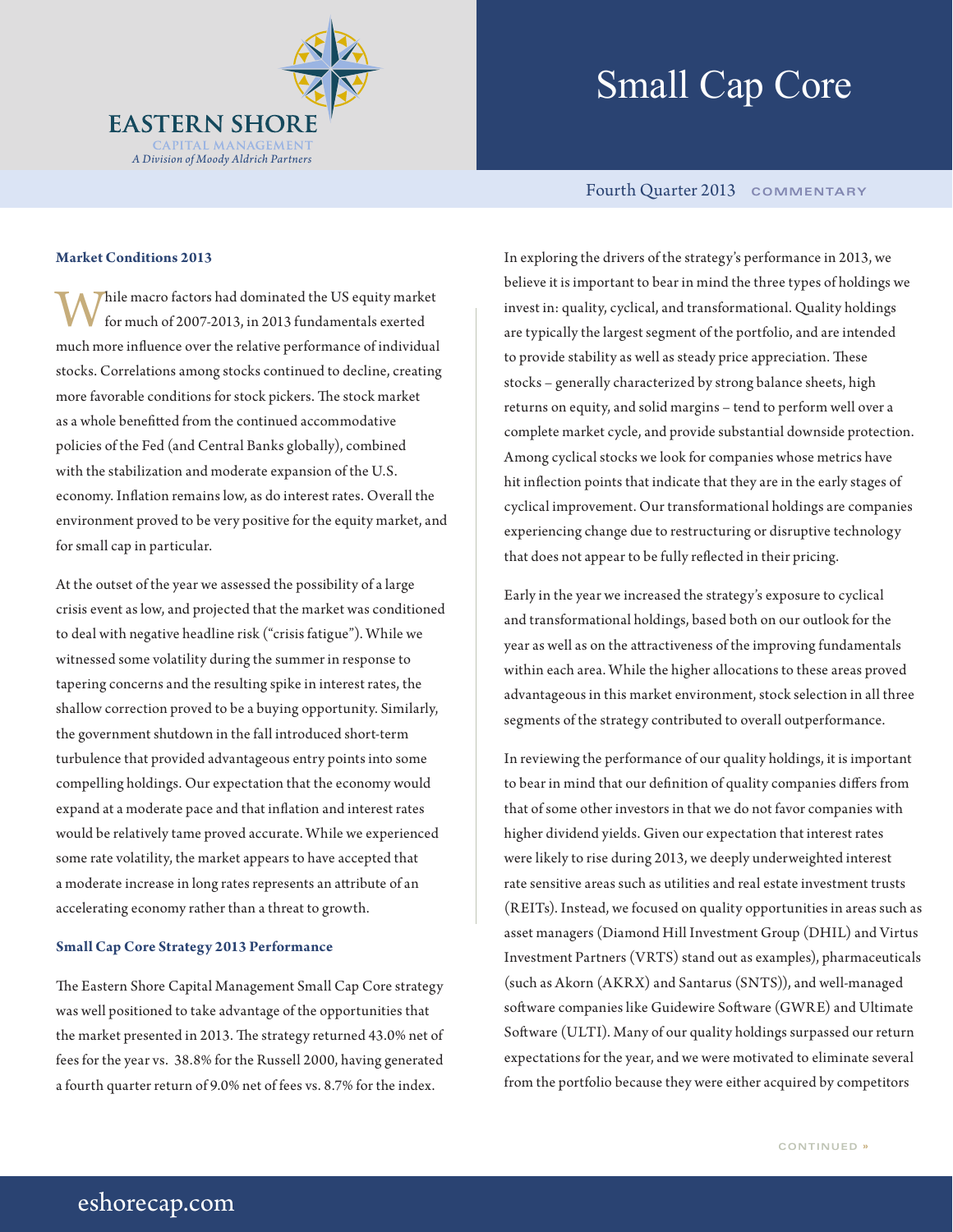

or simply grew too large for us to justify their inclusion in a small cap strategy.

Our exposure to cyclical holdings was above our historical average due to the richness of the opportunity set at this point in the cycle. Improvements in housing indicators combined with positive developments in the fundamentals of individual housing-related firms led us to increase our exposure across a range of areas to include wallboard manufacturing, cabinetry, and decking. Similarly, we identified an upturn in automotive-related companies early in the year based on encouraging industry data and positive indications from individual firms. Our holdings among auto dealerships such as Lithia Motors (LAD) and Asbury Automotive Group (ABG) contributed significantly to our performance, as did auto parts manufacturers such as American Axle (AXL) and auto door lock manufacturer STRATTEC Security Corporation (STRT).

Our transformational holdings tend to offer the highest shorterterm return potential, and in 2013 they did not disappoint in this regard. From a disruptive technology perspective, secular themes emphasized in this area in 2013 included mobile advertising (reflected in names such as Yelp (YELP)), big data (to include Splunk (SPLK) and Qlik Technologies (QLIK)), and immunotherapy (Celldex Therapeutix (CLDX) and NewLink Genetics (NLNK)). On the restructuring side, the market offered up a range of opportunities in terms of both the restructuring of individual companies such as Rite-Aid (RAD), as well as entire industries such as auto parts and airlines.

## **Outlook**

We anticipate some acceleration in economic recovery over the next year, and expect companies to experience improved top line growth as the economy picks up steam. As we review the most recent economic data, we believe that the economy in the U.S. will continue to expand at a moderate pace (2.5%-3%), inflation will remain subdued, and interest rates will increase very gradually. We definitely would not expect the stock market to rise as much as last year, given the strong run and multiple expansion that we saw in 2013. As of today we believe that the S&P 500 is fairly valued at approx. 14.5 – 15x 2014E EPS, and that the Russell 2000 is somewhat expensive at nearly 20x 2014E EPS. In spite of this, we are finding plenty of reasonably valued small cap companies that have strong end markets and growth profiles going into 2014. We have reached the point in the economic cycle when active management can be most effective, as the market is becoming more discriminating in terms of fundamentals and valuation. While valuation has been overshadowed by other factors in the market over the past few years, going forward we expect it to reassert its importance as a criterion for identifying outperforming stocks.

Given our frequent references to the economic cycle in this commentary and in meetings and presentations, we wanted to offer a brief overview of the framework we use in evaluating our progress through the recovery portion of the cycle:

Phase 1 – Characterized by margin recovery through cost cuts, debt refinancing, and some improvement in sales.

Phase 2 – Expansion of multiples, along with continued margin recovery with some positive earnings and revenue growth. We believe that this phase came to an end in 2013, and note as evidence the fact that the Russell 2000 began 2013 with a forward P/E of 15.1x and ended the year at 19.6x.

Phase 3 – Limited multiple expansion, positive performance driven by stock-specific catalysts, earnings growth, and relative valuation. We believe that we have recently entered this phase.

We continue to monitor several potential risks that could change our outlook, necessitating some adjustment of our positioning. On the domestic side, a sharp upward move in long-term interest rates could jeopardize the housing market and consumer spending. Political risk in Washington remains a concern, and we anticipate further wrangling over budget issues and the debt ceiling. The Affordable Care Act should contribute further uncertainty and volatility as the ultimate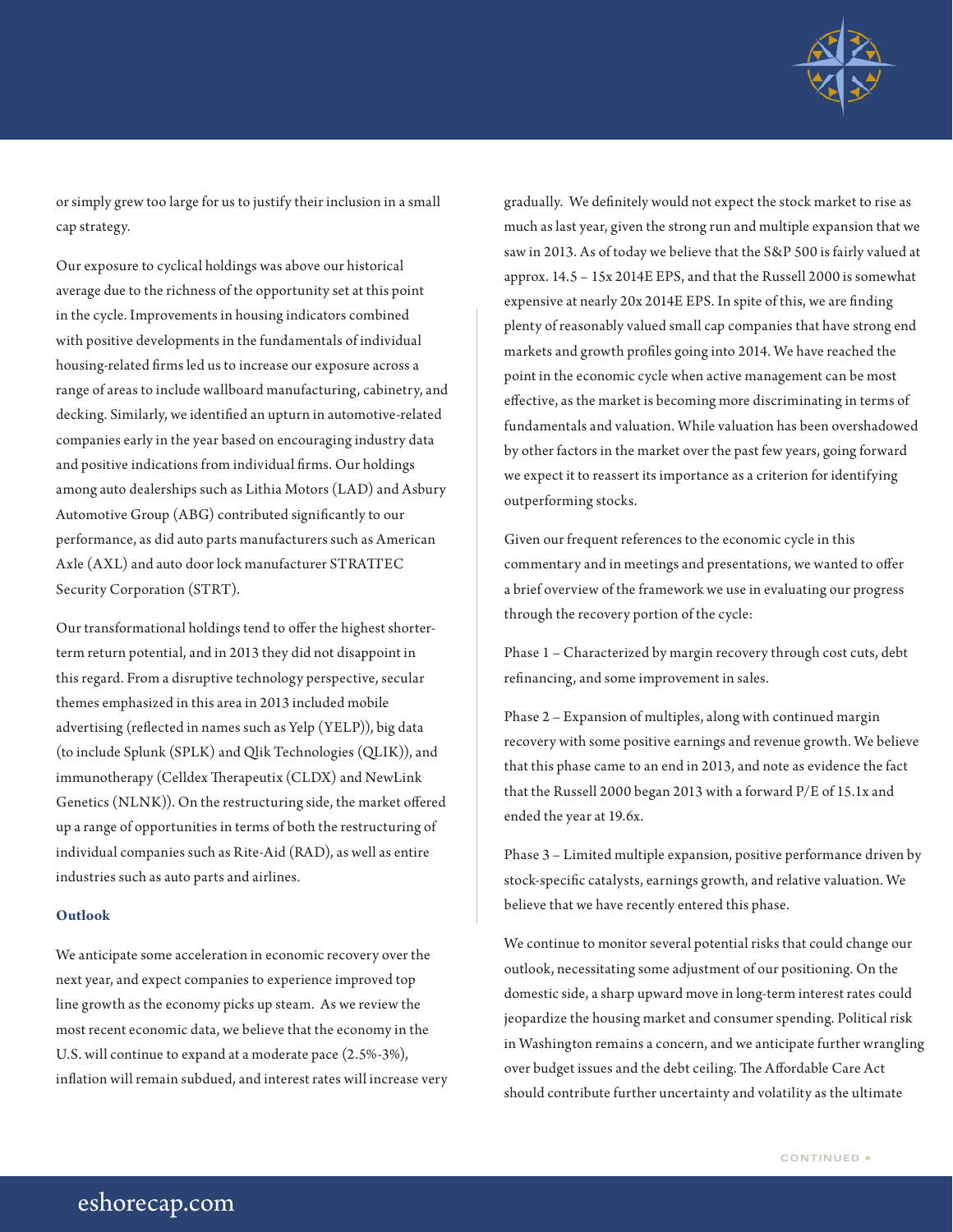

impact is unknown in terms of healthcare utilization and the effect on each component piece of the healthcare system.

Outside the US, excessive growth in China could lead to global commodity imbalances and drive up inflation in more developed markets. Conversely, credit issues at Chinese banks could spark a recession which would have significant global implications. Additionally, the risk of unforeseen exogenous shocks such as a major terrorist attack, a sudden spike in oil prices, or rapid deterioration in the Middle East keeps us watchful at all times.

Just as markets can surprise to the downside, however, they can also catch investors off guard to the upside. A benign political environment is not out of the question, especially against a backdrop of a steadily improving global economy. An unexpected demand-led increase in inflation would be positive, while an increase in interest rates could signal a stronger economy as noted earlier. Furthermore, Europe appears positioned to become a net positive contributor to global growth in the coming year.

We do not yet know the ultimate strength or duration of this economic expansion, but we believe we are still towards its beginning. Supporting our positive thesis is a view from a bank stock industry veteran who stated that banks are in better shape now than at any time in his long professional career. Just a few years ago the worldwide financial system was near collapse, yet now we appear to have reached the other end of the spectrum. Banks are adequately capitalized, non-performing assets are low, and systematic risk has seemingly declined in response to the thorough housecleaning that has taken place across financial institutions. It is possible that the government deficit may even surprise to the upside as the US economy's health continues to improve. We anticipate no shortage of volatility along the way – we have had a nice run, heightening vulnerability to setbacks – but our longer term view remains positive.

#### **Positioning**

We have positioned the Small Cap Core strategy to take advantage of the opportunities presented at this point in the cycle by maintaining a high allocation toward cyclical and transformational companies than we would at a later point in the economic cycle. These exposures may not stand out at the sector level – we do not currently hold a large overweight in industrials, for example – yet they are reflected in our industry and sub-sector exposures. We are investing in cyclically sensitive areas within sectors such as consumer discretionary, where we have found compelling opportunities among home builders and household furnishing manufacturers.

In addition, we continue to add new transformational holdings: companies that have strong secular growth themes or that represent special situations. We are experiencing a profound acceleration in innovation, particularly in technology and healthcare. Areas of opportunity within the technology sector include 3-D printing, robotics, social media, and wearable technology, among many more. These innovations will ripple through the economy with consequences for consumers and corporations alike. One of the more intriguing transformational themes that we are tracking is the "internet of things," whereby more and more data points in the world can be monitored and analyzed in the interest of improving productivity.

Acceleration in technological innovation will have wide-ranging consequences for the world and will create meaningful future business opportunities. These developments are likely to be particularly concentrated in the small cap market, given that this is the segment where much of the innovation is taking place. Larger companies are becoming more reliant on small companies to provide them with new products and services, amounting to a continual outsourcing of their research and development. We anticipate further merger and acquisition activity in 2014, which could serve as an additional driver of performance among transformational holdings. We would not